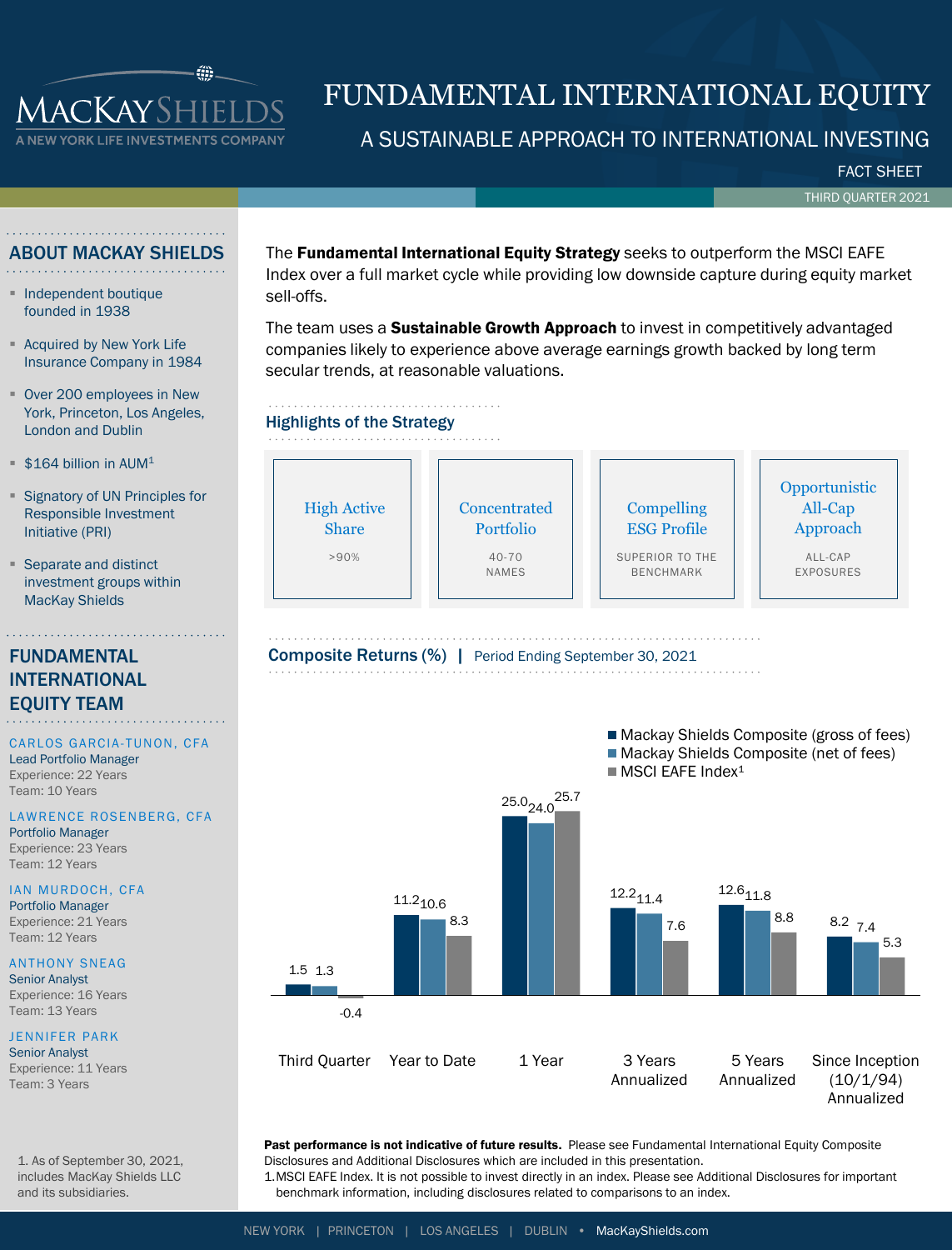

# Our Approach Is Sustainable Growth Investing<sup>1</sup>





# MacKay Shields ESG Risk Scores versus the MSCI EAFE Index | As of September 30, 2021



# Representative Account Statistics<sup>2</sup>

|                                  | <b>Portfolio</b> | Index <sup>3</sup> |
|----------------------------------|------------------|--------------------|
| <b>NUMBER OF SECURITIES</b>      | 48               | 845                |
| P/E RATIO (NTM EPS)              | 28x              | 15x                |
| <b>SALES HIST, 5-YEAR CAGR</b>   | 11.1%            | 4.2%               |
| <b>SALES FWD. 3-YEAR CAGR</b>    | 14.3%            | 8.8%               |
| <b>EPS FWD. 3-YEAR CAGR</b>      | 20.8%            | 5.5%               |
| <b>RETURN ON EQUITY</b>          | 13.0%            | 10.3%              |
| <b>DIVIDEND YIELD</b>            | 1.0%             | 2.4%               |
| <b>DEBT TO EQUITY</b>            | 77%              | 121%               |
| <b>WEIGHTED AVG. MARKET CAP.</b> | \$71.9 B         | \$78.4 B           |
| <b>BETA</b>                      | 0.82             |                    |
| <b>ACTIVE SHARE</b>              | 95.2%            |                    |

1. Provided for illustrative purposes only. There is no assurance that investment objectives will be met. The information above is subject to change without notice.

2. The representative account utilized for this analysis was selected because it is the largest account in the composite and not for performance reasons. Each client account is individually managed, actual holdings will vary for each client and there is no guarantee that a particular client's account will have the same characteristics. It may not precisely represent every portfolio in the composite. This document is for informational purposes only. Portfolio holdings are subject to change without notice. Provided as supplemental information to the GIPS reports in the appendix.

#### 3. MSCI EAFE Index.

Sustainalytics portfolio coverage percentages are 86% for the MacKay Shields International Equity Strategy and 98% for the MSCI EAFE Index. Source: MacKay Shields LLC; Sustainalytics (based on Sustainalytics' ESG Risk Rating)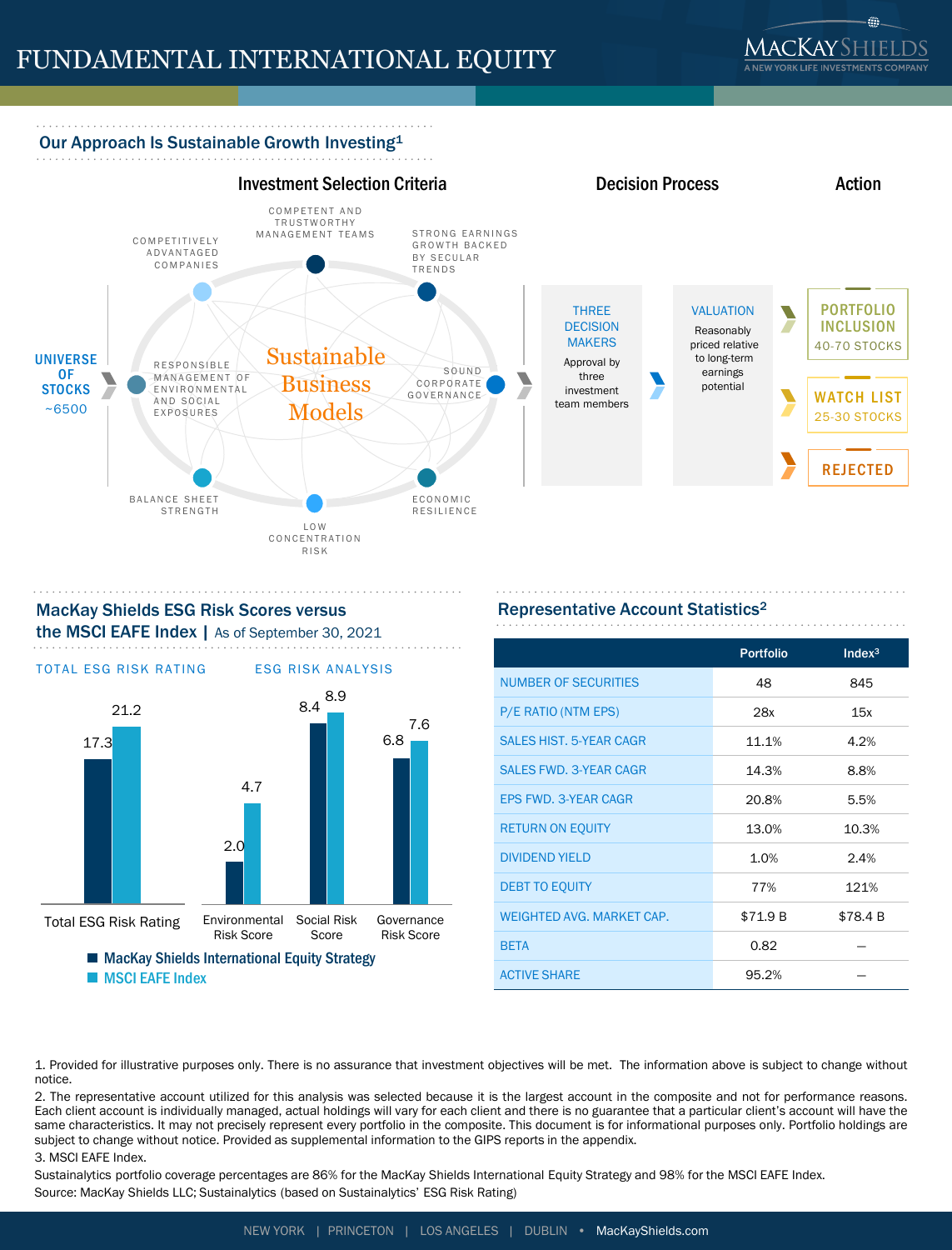# Fundamental International Equity | As of September 30, 2021 (%)

Representative Account<sup>1</sup>

## TOP TEN HOLDINGS

|                | <b>Security</b>            | <b>Portfolio</b><br>Weight (%) |
|----------------|----------------------------|--------------------------------|
| $\mathbf{1}$   | <b>Tencent Holdings</b>    | 4.6                            |
| $\overline{2}$ | Cyberagent                 | 3.7                            |
| 3              | Koninklijke Philips        | 3.6                            |
| 4              | Industria De Diseno Textil | 3.5                            |
| 5              | Aon                        | 3.1                            |
| 6              | Icon                       | 3.1                            |
| $\overline{7}$ | <b>Deutsche Boerse</b>     | 3.0                            |
| 8              | Teleperformance            | 3.0                            |
| 9              | <b>TE Connectivity</b>     | 2.9                            |
| 10             | SAP                        | 2.9                            |
|                | <b>Total</b>               | 33.2                           |

## TOP COUNTRY ACTIVE WEIGHTS

| <b>Top Five</b>    |             | <b>Portfolio</b><br>Weight | <b>Benchmark</b><br>Weight | <b>Active</b><br>Weight |  |
|--------------------|-------------|----------------------------|----------------------------|-------------------------|--|
| $\mathbf{1}$       | Ireland     | 11.4                       | 1.1                        | 10.4                    |  |
| $\overline{2}$     | China       | 4.6                        |                            | 4.6                     |  |
| 3                  | Germany     | 13.3                       | 9.0                        | 4.4                     |  |
| 4                  | India       | 3.0                        | --                         | 3.0                     |  |
| 5                  | Israel      | 2.1                        | 0.6                        | 1.5                     |  |
| <b>Bottom Five</b> |             |                            |                            |                         |  |
| $\mathbf{1}$       | Japan       | 13.6                       | 24.2                       | $-10.6$                 |  |
| $\overline{2}$     | Australia   |                            | 6.7                        | $-6.7$                  |  |
| 3                  | Switzerland | 6.4                        | 10.0                       | $-3.6$                  |  |
| 4                  | Hong Kong   |                            | 2.8                        | $-2.8$                  |  |
| 5                  | Sweden      | 1.9                        | 3.4                        | $-1.5$                  |  |

## REPRESENTATIVE ACCOUNT SECTOR EXPOSURES **ACTIVE WEIGHTS<sup>2</sup>**



## REPRESENTATIVE ACCOUNT CAPITALIZATION WEIGHTS

| <b>Market Cap</b>     | <b>Portfolio</b><br>Weight | <b>Benchmark</b><br>Weight | <b>Active</b><br>Weight |
|-----------------------|----------------------------|----------------------------|-------------------------|
| <b>EOUITY</b>         |                            |                            |                         |
| Market Cap > \$100bn  | 5.8                        | 20.2                       | $-14.4$                 |
| Market Cap \$10-100bn | 47.7                       | 64.3                       | $-16.6$                 |
| Market Cap \$5-10bn   | 20.2                       | 11.3                       | 8.9                     |
| Market Cap \$0-5bn    | 23.4                       | 4.3                        | 19.1                    |
| <b>CASH</b>           | 3.0                        |                            | 3.0                     |

1. The representative account utilized for this analysis was selected because it is the largest account in the composite and not for performance reasons. Each client account is individually managed, actual holdings will vary for each client and there is no guarantee that a particular client's account will have the same characteristics. It may not precisely represent every portfolio in the composite. This document is for informational purposes only. Portfolio holdings are subject to change without notice. Provided as supplemental information to the GIPS-compliant presentation in the appendix. The top ten issuers described above were chosen based on objective non-performance based criteria and do not represent all of the securities in the portfolio. The top ten issuers represent the ten largest holdings by portfolio weight for the representative account. It should not be assumed that the issuers described above were or will be profitable. 2. Relative to the MSCI EAFE Index. Source: FactSet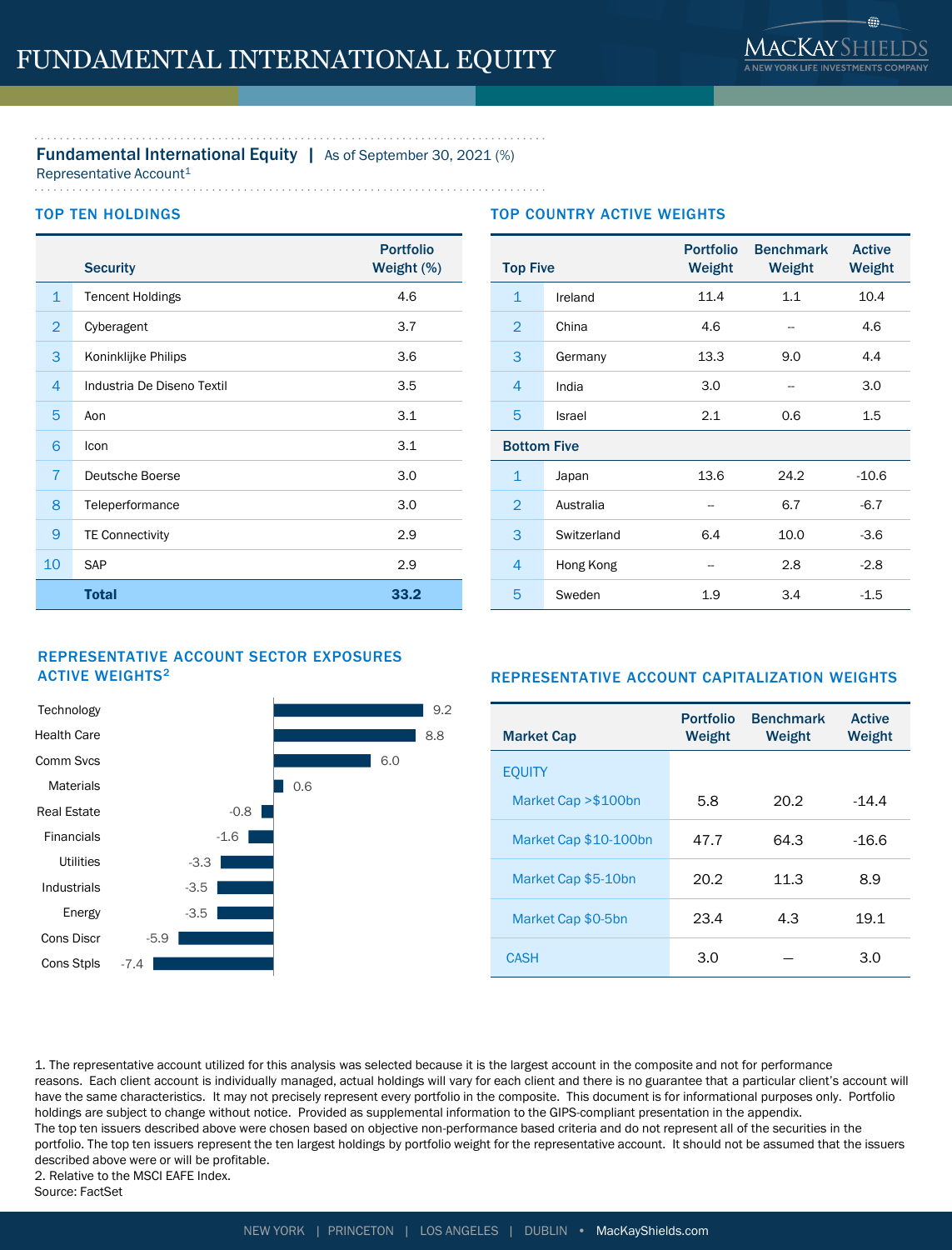# Composite Disclosures Period Ending September 30, 2021

| Period           | <b>MacKay Shields</b><br><b>Composite</b><br><b>Gross Returns</b><br>$(\%)$ | <b>MacKay Shields</b><br><b>Composite Net</b><br><b>Returns</b><br>$(\%)$ | <b>MSCI EAFE</b><br>Index <sup>1</sup> Returns<br>$(\%)$ | Composite<br>3-Yr St Dev<br>$(\%)$ | Benchmark <sup>1</sup><br>3-Yr St Dev<br>$(\%)$ | No. of<br>Accts. | Composite<br>Assets<br>(SMil) | Firm Assets*<br>(SMil) | Internal<br><b>Dispersion</b><br>$(\%)$ |
|------------------|-----------------------------------------------------------------------------|---------------------------------------------------------------------------|----------------------------------------------------------|------------------------------------|-------------------------------------------------|------------------|-------------------------------|------------------------|-----------------------------------------|
| 2021 (Thru 9/30) | 11.2                                                                        | 10.6                                                                      | 8.3                                                      | 17.8                               | 17.5                                            | $\leq 5$         | 82                            | 163.470                | N/A                                     |
| 2020             | 19.4                                                                        | 18.5                                                                      | 7.8                                                      | 17.7                               | 17.9                                            | $\leq 5$         | 91                            | 153.995                | 0.0                                     |
| 2019             | 24.7                                                                        | 23.8                                                                      | 22.0                                                     | 12.2                               | 10.8                                            | $\leq 5$         | 91                            | 131.978                | 0.0                                     |
| 2018             | $-10.9$                                                                     | $-11.5$                                                                   | $-13.8$                                                  | 12.8                               | 11.3                                            | $\leq 5$         | 73                            | 107.467                | 0.0                                     |
| 2017             | 33.2                                                                        | 32.3                                                                      | 25.0                                                     | 11.2                               | 11.9                                            | $\leq 5$         | 106                           | 16,238                 | 0.0                                     |
| 2016             | $-4.7$                                                                      | $-5.4$                                                                    | 1.0                                                      | 11.6                               | 12.5                                            | $\leq 5$         | 43                            | 13.980                 | 0.0                                     |
| 2015             | 8.3                                                                         | 7.5                                                                       | $-0.8$                                                   | 10.4                               | 12.5                                            | $\leq 5$         | 55                            | 16.719                 | 0.0                                     |
| 2014             | 0.1                                                                         | $-0.7$                                                                    | $-4.9$                                                   | 11.6                               | 13.0                                            | $\leq 5$         | 51                            | 16,183                 | 0.0                                     |
| 2013             | 18.7                                                                        | 17.8                                                                      | 22.8                                                     | 15.0                               | 16.2                                            | $\leq 5$         | 51                            | 15.249                 | 0.0                                     |
| 2012             | 20.6                                                                        | 19.8                                                                      | 17.3                                                     | 18.1                               | 19.3                                            | $\leq 5$         | 147                           | 10.589                 | 0.3                                     |
| 2011             | $-14.0$                                                                     | $-14.6$                                                                   | $-12.1$                                                  | 19.2                               | 22.5                                            | 6                | 1.368                         | 10.729                 | 0.4                                     |

#### 1. MSCI EAFE Index

The Fundamental International Equity Composite includes all discretionary fundamental international equity accounts managed with similar objectives for a full month, including those accounts no longer with the firm. This investment process is a bottom-up strategy, incorporating individual company fundamental analysis, industry competitive dynamics, and analysis on secular trends to identify long-term holdings in companies that have the potential for sustainable growth. Composite and index performance is net of withholding taxes in some markets. Gross-of-fees composite performance reflects reinvestment of income and dividends and is a market-weighted average of the time-weighted return, before advisory fees and related expenses, of each account for the period since inception. Net-of-fees composite performance is derived by reducing the monthly gross-of-fees composite returns by .0625%, our highest monthly fee. Policies for valuing investments, calculating performance, and preparing GIPS reports are available upon request. GIPS® is a registered trademark of CFA Institute. CFA Institute does not endorse or promote this organization, nor does it warrant the accuracy or quality of the content contained herein. Performance is expressed in US Dollars. All portfolios in the composite are fee-paying portfolios. There can be no assurance that the rate of return for any account within a composite will be the same as that of the composite presented. Past performance is not indicative of future results.

The composite inception date was 10/1/94. The composite creation date was 7/1/12 and for the period from creation through 12/31/17 was developed at Cornerstone Capital Management (Cornerstone). Substantially all the investment decision-makers from Cornerstone became employed by MacKay Shields LLC on 1/1/18. The decision-making group and process within Cornerstone continues intact and independent within MacKay Shields. This group and process are responsible for the composite performance, therefore the current composite performance is linked to the prior Cornerstone composite history. The composite creation date at MacKay Shields was 1/1/18.

MacKay Shields LLC, an SEC-registered investment adviser, claims compliance with the Global Investment Performance Standards (GIPS®) and has prepared and presented this report in compliance with the GIPS standards. The firm has been independently verified from January 1, 1988 through December 31, 2020. The verification report is available upon request. A firm that claims compliance with the GIPS standards must establish policies and procedures for complying with all the applicable requirements of the GIPS standards. Verification provides assurance on whether the firm's policies and procedures related to composite and pooled fund maintenance, as well as the calculation, presentation, and distribution of performance, have been designed in compliance with the GIPS standards and have been implemented on a firm-wide basis. Verification does not provide assurance on the accuracy of any specific performance report. A list including composite descriptions, pooled fund descriptions for limited distribution pooled funds, and broad distribution funds is available upon request. The MSCI EAFE Index is referred to for comparative purposes only and is not intended to parallel the risk or investment style of the portfolios in the MacKay Shields Composite. The MSCI EAFE Index range uses withholding tax rates applicable to Luxembourg holding companies. Information regarding the benchmark, including the percentage of the composite invested in countries or regions not included in the benchmark, is available upon request. Indices do not incur management fees, transaction costs or other operating expenses. Investments cannot be made directly into an index. Internal dispersion is calculated using the equal-weighted standard deviation of annual gross returns of those portfolios that were included in the composite for the entire year. The three-year annualized standard deviation measures the variability of the composite gross returns and the index returns over the preceding 36-month period.

\*Firm assets reflect CCM assets prior to 2018.